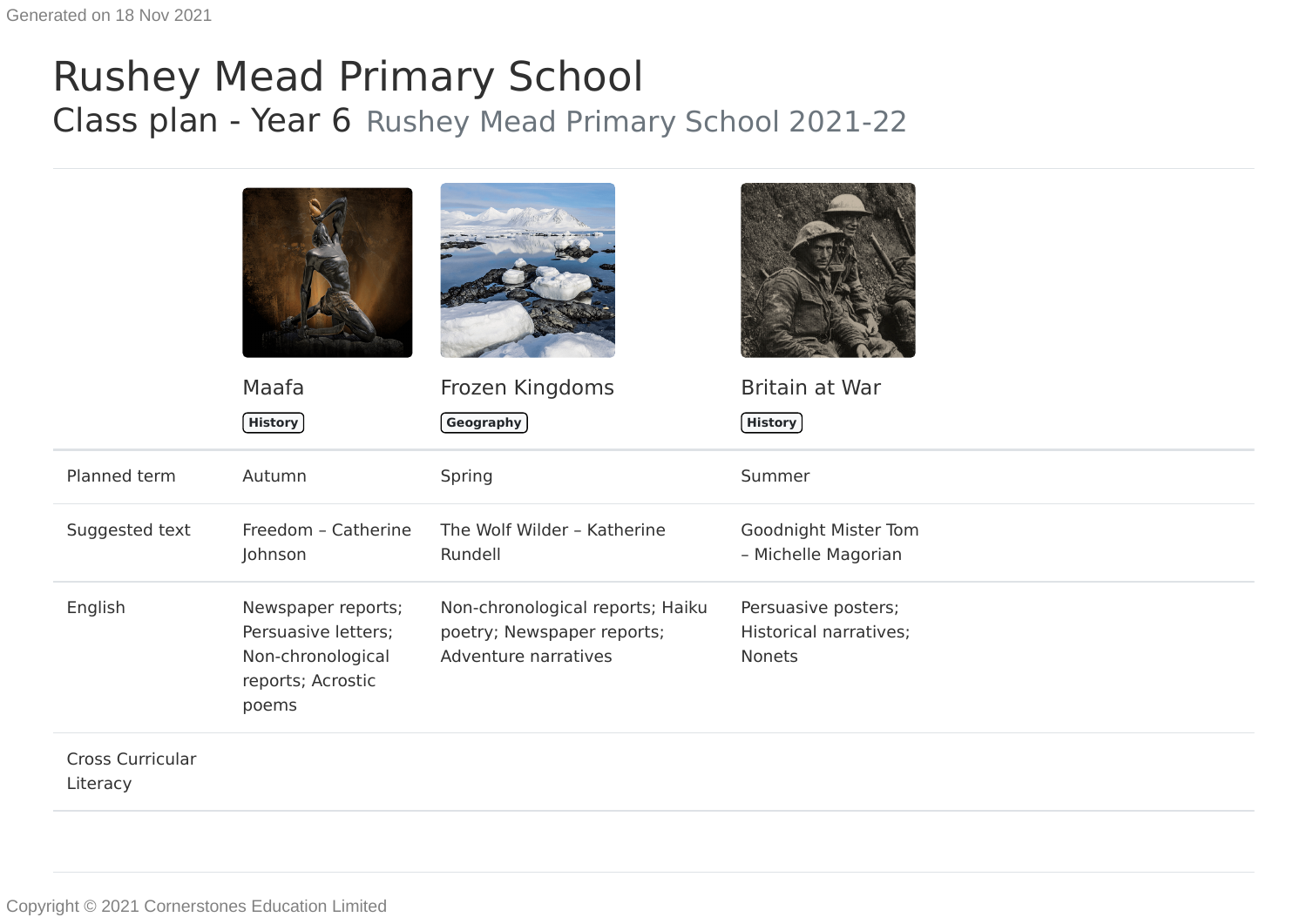| <b>Mathematics</b> | Maths No Problem!<br>This research-based<br>approach<br>emphasises problem<br>solving and utilises<br>pupils' core<br>competencies to<br>develop a relational<br>understanding of<br>mathematical<br>concepts. | Maths No Problem! This<br>research-based approach<br>emphasises problem solving and<br>utilises pupils' core<br>competencies to develop a<br>relational understanding of<br>mathematical concepts. | Maths No Problem!<br>This research-based<br>approach emphasises<br>problem solving and<br>utilises pupils' core<br>competencies to<br>develop a relational<br>understanding of<br>mathematical<br>concepts. |  |
|--------------------|----------------------------------------------------------------------------------------------------------------------------------------------------------------------------------------------------------------|----------------------------------------------------------------------------------------------------------------------------------------------------------------------------------------------------|-------------------------------------------------------------------------------------------------------------------------------------------------------------------------------------------------------------|--|
| Science            |                                                                                                                                                                                                                | Classifying living things;<br>Classification keys; Adaptation;<br>Investigations                                                                                                                   |                                                                                                                                                                                                             |  |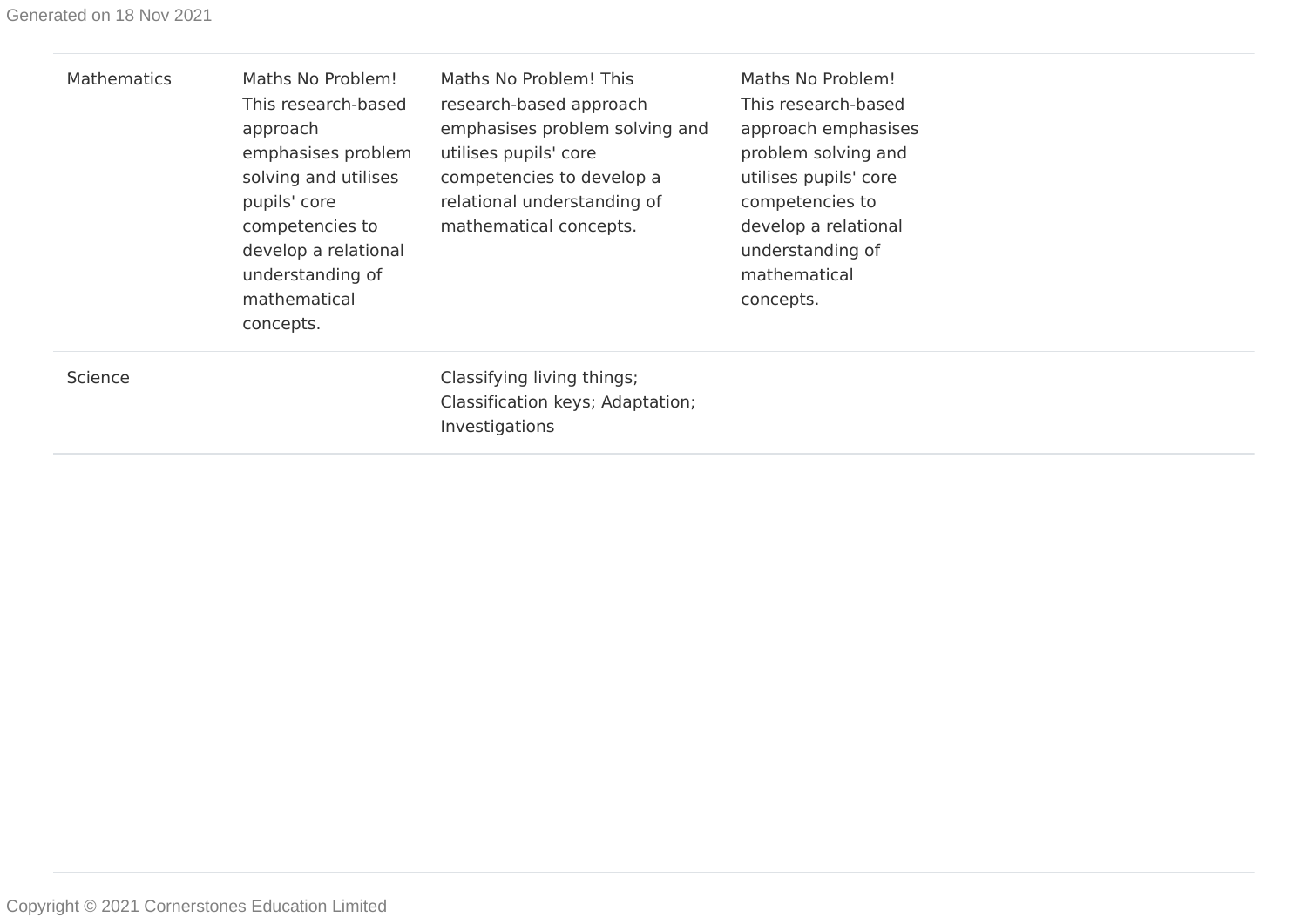| Geography | Africa - countries,<br>land use, natural<br>resources, location,<br>settlements,<br>population, climate<br>and physical<br>features. [Our<br>Changing World] -<br><b>Features of Earth</b><br>including the Arctic<br>and Antarctic<br>Circles; Time zones,<br>Latitude and<br>longitude; Map<br>scale; Grid<br>references, contours<br>and symbols;<br>Climate change,<br>extreme weather<br>and people;<br>Worldwide trade;<br>Natural resource<br>management; Road<br>safety; Fieldwork;<br>Settlement patterns;<br>Local enquiry | Arctic and Antarctic regions;<br>Lines of latitude and longitude;<br>Polar climates; Polar day and<br>night; Polar oceans; Polar<br>landscapes; Climate change;<br>Natural resources; Indigenous<br>people; Tourism | Place and<br>interconnections;<br>Maps |  |
|-----------|--------------------------------------------------------------------------------------------------------------------------------------------------------------------------------------------------------------------------------------------------------------------------------------------------------------------------------------------------------------------------------------------------------------------------------------------------------------------------------------------------------------------------------------|---------------------------------------------------------------------------------------------------------------------------------------------------------------------------------------------------------------------|----------------------------------------|--|
|-----------|--------------------------------------------------------------------------------------------------------------------------------------------------------------------------------------------------------------------------------------------------------------------------------------------------------------------------------------------------------------------------------------------------------------------------------------------------------------------------------------------------------------------------------------|---------------------------------------------------------------------------------------------------------------------------------------------------------------------------------------------------------------------|----------------------------------------|--|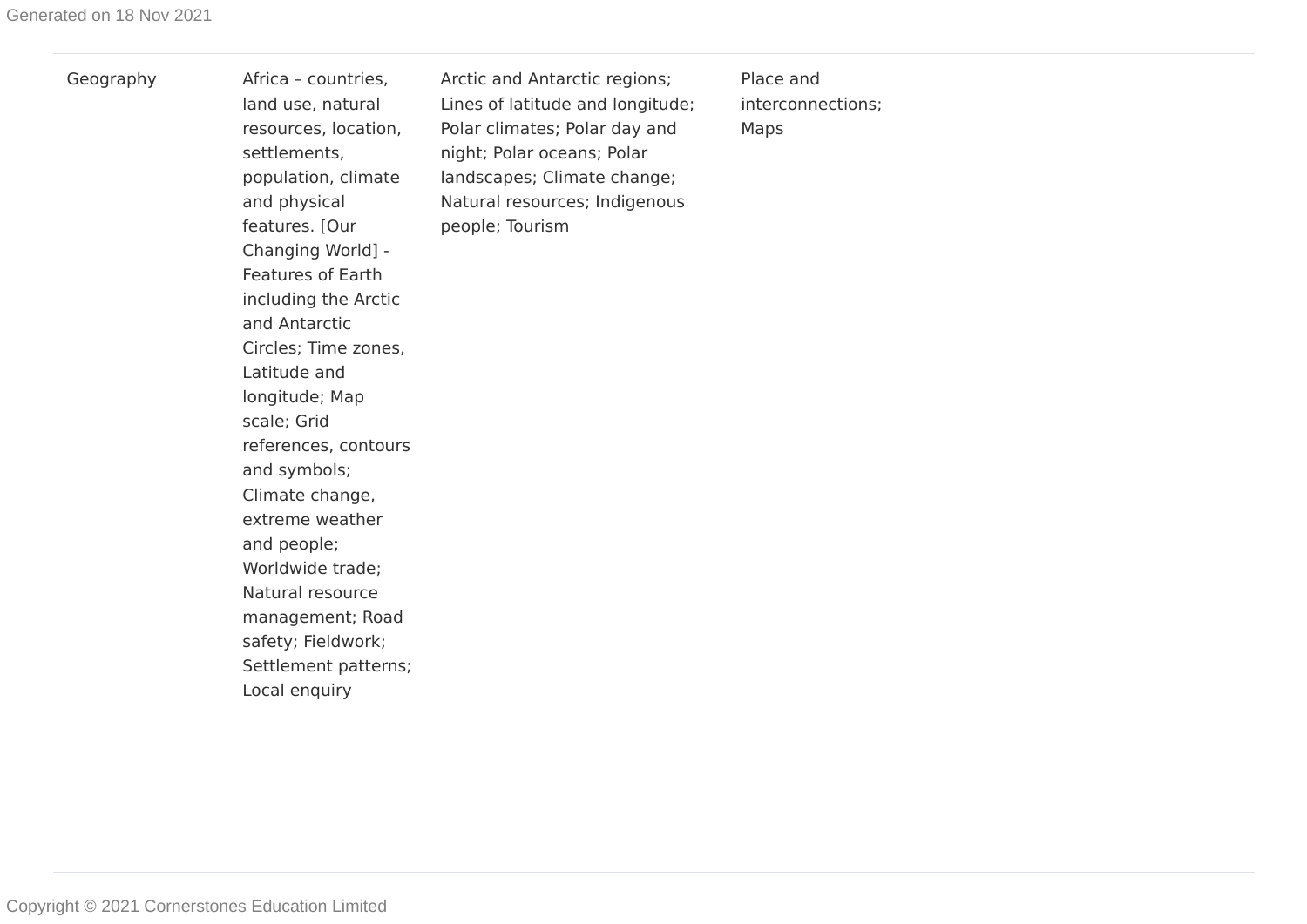| History | <b>Ancient African</b><br>kingdoms;<br>Development of the<br>transatlantic slave<br>trade; Britain's role<br>in the slave trade;<br>Human impact;<br>Everyday life on<br>plantations;<br>Rebellion and<br>marronage; Causes<br>and consequences<br>of the abolition of<br>the slave trade and<br>slavery;<br>Colonisation of<br>Africa; Black people<br>in 20th century<br>Britain; Race<br><b>Relations Act;</b><br>Equality Act;<br>Significant black<br>Britons;<br>Multiculturalism | Polar exploration; Significant<br>people - Robert Falcon Scott;<br>Ernest Shackleton; Significant<br>events - Titanic | <b>First and Second</b><br>World Wars; Causes;<br>Warring nations;<br>Weaponry, warfare<br>and technology; Key<br>events and battles;<br>Impact on citizens<br>and everyday life;<br>Significant leaders;<br>End of war; Local<br>history study;<br>Remembrance; Post-<br>war Britain |  |
|---------|-----------------------------------------------------------------------------------------------------------------------------------------------------------------------------------------------------------------------------------------------------------------------------------------------------------------------------------------------------------------------------------------------------------------------------------------------------------------------------------------|-----------------------------------------------------------------------------------------------------------------------|---------------------------------------------------------------------------------------------------------------------------------------------------------------------------------------------------------------------------------------------------------------------------------------|--|
|---------|-----------------------------------------------------------------------------------------------------------------------------------------------------------------------------------------------------------------------------------------------------------------------------------------------------------------------------------------------------------------------------------------------------------------------------------------------------------------------------------------|-----------------------------------------------------------------------------------------------------------------------|---------------------------------------------------------------------------------------------------------------------------------------------------------------------------------------------------------------------------------------------------------------------------------------|--|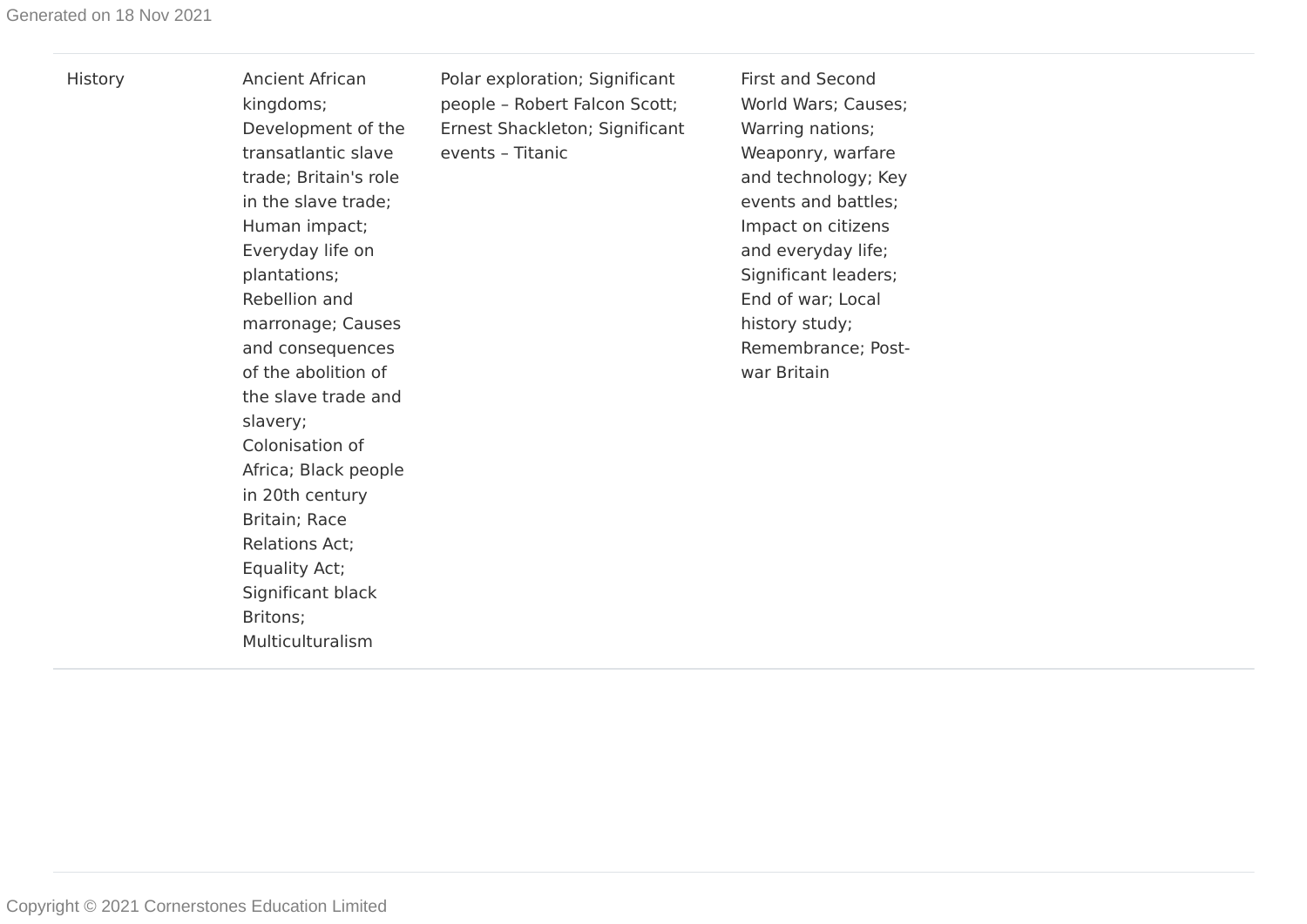| Computing | Privacy and Security                                                                                                                                                                                                                                                                                                                                                                                                                                                                                     | Data Handling - Spreadsheet and                                                                                                                                                                                                                                                                                                                                                                                                                                                                                                                                                                            | Computer Science -                                                                                                                                                                                                                                                                                                                                    |
|-----------|----------------------------------------------------------------------------------------------------------------------------------------------------------------------------------------------------------------------------------------------------------------------------------------------------------------------------------------------------------------------------------------------------------------------------------------------------------------------------------------------------------|------------------------------------------------------------------------------------------------------------------------------------------------------------------------------------------------------------------------------------------------------------------------------------------------------------------------------------------------------------------------------------------------------------------------------------------------------------------------------------------------------------------------------------------------------------------------------------------------------------|-------------------------------------------------------------------------------------------------------------------------------------------------------------------------------------------------------------------------------------------------------------------------------------------------------------------------------------------------------|
|           | - Understanding the                                                                                                                                                                                                                                                                                                                                                                                                                                                                                      | formula Digital Literacy -                                                                                                                                                                                                                                                                                                                                                                                                                                                                                                                                                                                 | Using python to                                                                                                                                                                                                                                                                                                                                       |
|           | importance of<br>passwords.<br><b>Computer Networks</b><br>- Beginning to<br>understand HTML<br>and what it is for.<br>Significant<br>individual - Alan<br><b>Turing Digital</b><br>Literacy - To<br>understand the<br>responsibilities of<br>mine and other<br>people's well-being.<br>Digital Literacy - To<br>understand gender<br>roles and describe<br>issues which may<br>happen online.<br>Digital Literacy - To<br>identify a range of<br>ways in which I can<br>report concerns.<br>Information | Building a positive online<br>reputation Digital Literacy -<br>Using search engines<br>appropriately. Understand the<br>differences between facts and<br>opinions. Information technology<br>- Word processing. To write texts<br>for certain purposes and publish<br>documents online. Information<br>technology - To create ebooks<br>and websites which provide<br>information to a wider audience.<br>Information technology -<br>Animation - To plan, script and<br>create a 3D animation.<br>Information technology - Video -<br>To use a green screen to create a<br>variety of videos and effects. | develop skills in<br>coding with<br>sequence, selection<br>and repletion. To<br>critically evaluate<br>algorithms.<br>Information<br>technology - Sound -<br>Add voice over and<br>edit sound clips to<br>create a podcast or<br>radio broadcast.<br>Information<br>technology - AR and<br>VR - To create an<br>interactive poster<br>while using AR. |

technology - Digital

Art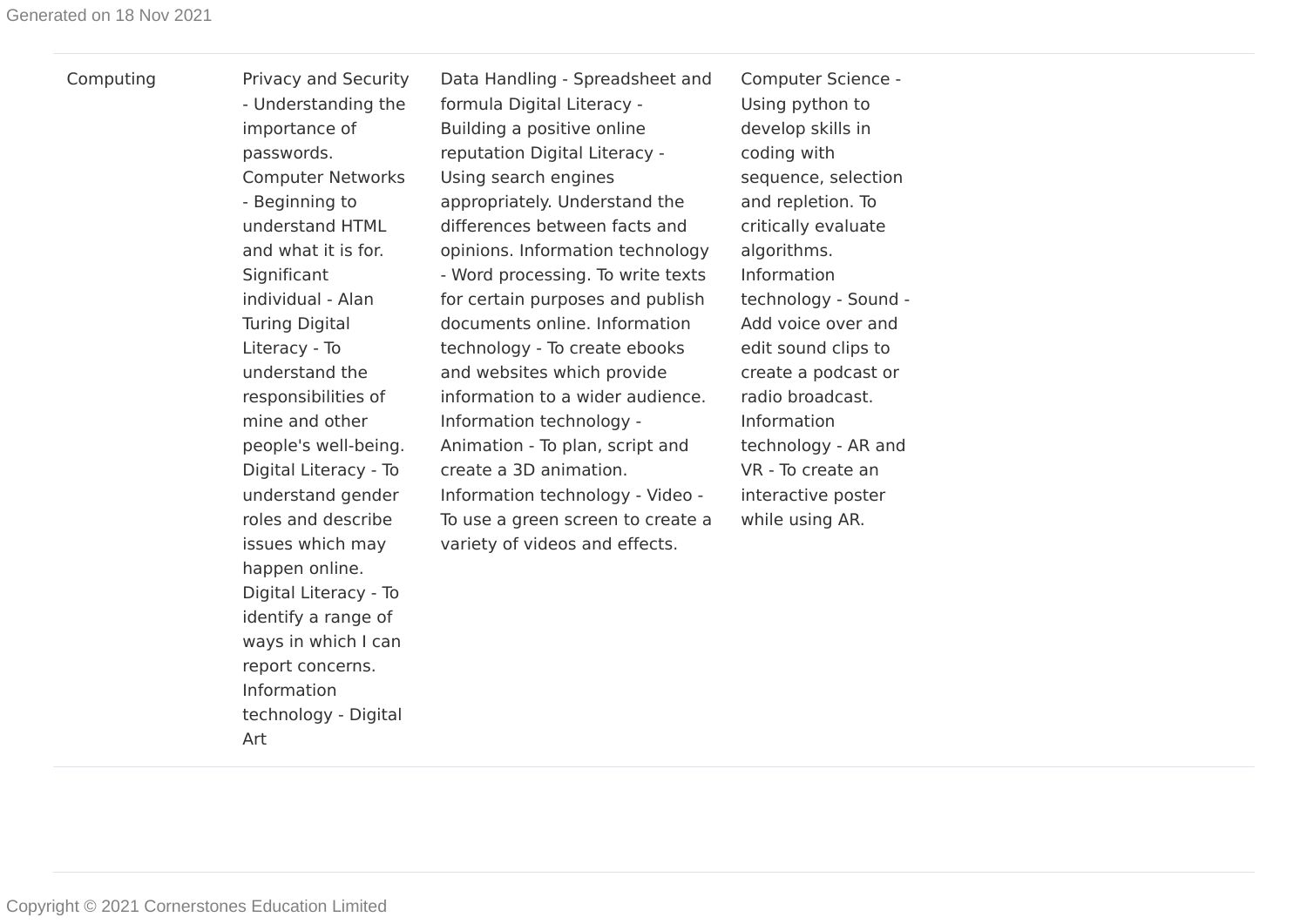| Art and design           | [Tints, Tones and<br>Shades (Y6)] -<br>Colour theory;<br>Colour wheel;<br>Mixing tints, shades<br>and tones;<br>Landscapes.<br>[Trailblazers, Barrier<br>Breakers] -<br>Significant black<br>artists; Analysing<br>artwork; Creating<br>artwork with<br>meaning | [Inuit] - Printmaking; Carving.<br>[Environmental Artists] -<br>Environmental art; Recycled,<br>reused and repurposed materials |                                                                                                                                                                                          |
|--------------------------|-----------------------------------------------------------------------------------------------------------------------------------------------------------------------------------------------------------------------------------------------------------------|---------------------------------------------------------------------------------------------------------------------------------|------------------------------------------------------------------------------------------------------------------------------------------------------------------------------------------|
| Design and<br>technology | [Food for Life] -<br>Whole foods;<br>Processed foods;<br>Making healthy<br>meals; Hygiene and<br>safety                                                                                                                                                         |                                                                                                                                 | [Make Do and Mend] -<br>Investigating<br>clothing; Sewing -<br>running stitch, whip<br>stitch and blanket<br>stitch; Repairing<br>clothes; Making<br>products from<br>recycled materials |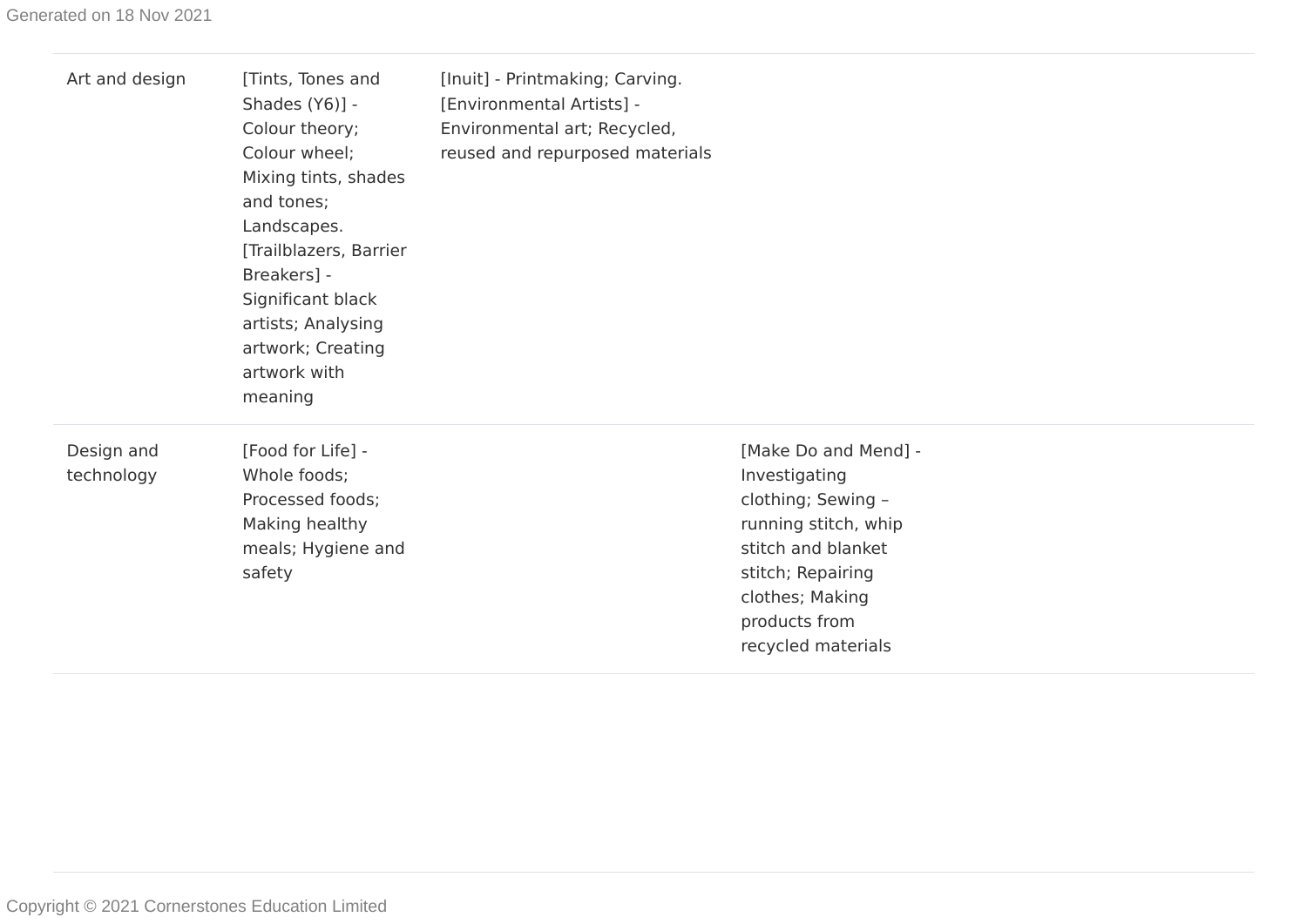| Religious<br>education | Autumn 1: Buddha's<br>death; Rebirth;<br>Change Autumn 2:<br>Significant days;<br>Religious affiliation<br>in the UK; Worship                                                                                                                                                                                                                                                                            | Spring 1: New Year; Repentance;<br>Forgiveness Spring 2:<br>Muhammad's journey; Sacred<br>stories; Faith                                                                                                                                                                                                                                                                                                                                                                                                                                                                                                                | Summer 1: Guru<br>Hargobind;<br>Leadership; Freedom;<br>Defence Summer 2:<br>Pilgrimage; Birth and<br>rebirth; Life of a Naga<br>Sadhu; Devotion                                                                                                                                                                                                                                                                 |  |
|------------------------|----------------------------------------------------------------------------------------------------------------------------------------------------------------------------------------------------------------------------------------------------------------------------------------------------------------------------------------------------------------------------------------------------------|-------------------------------------------------------------------------------------------------------------------------------------------------------------------------------------------------------------------------------------------------------------------------------------------------------------------------------------------------------------------------------------------------------------------------------------------------------------------------------------------------------------------------------------------------------------------------------------------------------------------------|------------------------------------------------------------------------------------------------------------------------------------------------------------------------------------------------------------------------------------------------------------------------------------------------------------------------------------------------------------------------------------------------------------------|--|
| Music                  | Charanga Happy, a<br>Pop song by Pharrell<br>Williams. Theme of<br>Happy Songs The<br>material presents an<br>integrated approach<br>to music where<br>games, the<br>dimensions of music<br>(pulse, rhythm,<br>pitch etc), singing<br>and playing<br>instruments are all<br>linked. Charanga<br>Jazz 2 Unit of Work<br>that builds on<br>previous learning. It<br>is supported by<br>weekly lesson plans | Charanga A New Years Carol. A<br>Friday Afternoons song by<br>Benjamin Britten. This is a six-<br>week Unit of Work that builds on<br>previous learning. All the<br>learning is focused around one<br>song from Benjamin Britten's<br>Friday Afternoons: A New Year<br>Carol. Other learning within the<br>unit gives children the<br>opportunity to research<br>Benjamin Britten's life and to<br>listen to many of his other works<br>through links to<br>Fridayafternoonsmusic.co.uk<br>Charanga: You've Got A Friend<br>by Carole King The material<br>presents an integrated approach<br>to music where games, the | Charanga Music and<br>Me is the first in a<br>series of units<br>focusing on<br>inspirational women<br>working in music, and<br>part of Brighter<br>Sound's pioneering<br>gender equality<br>initiative Both Sides<br>Now. Recurring<br>themes are discussed<br>by the artists and<br>built into the step-by-<br>step lesson plans<br>provided for<br>discussion and use in<br>your students'<br>compositions if |  |
|                        | and assessment. All<br>the learning is<br>focused around two<br>tunes and<br>improvising:                                                                                                                                                                                                                                                                                                                | dimensions of music (pulse,<br>rhythm, pitch etc), singing and<br>playing instruments are all<br>linked.                                                                                                                                                                                                                                                                                                                                                                                                                                                                                                                | appropriate.<br>Ultimately, your<br>students will discover<br>that music offers a<br>perfect way of                                                                                                                                                                                                                                                                                                              |  |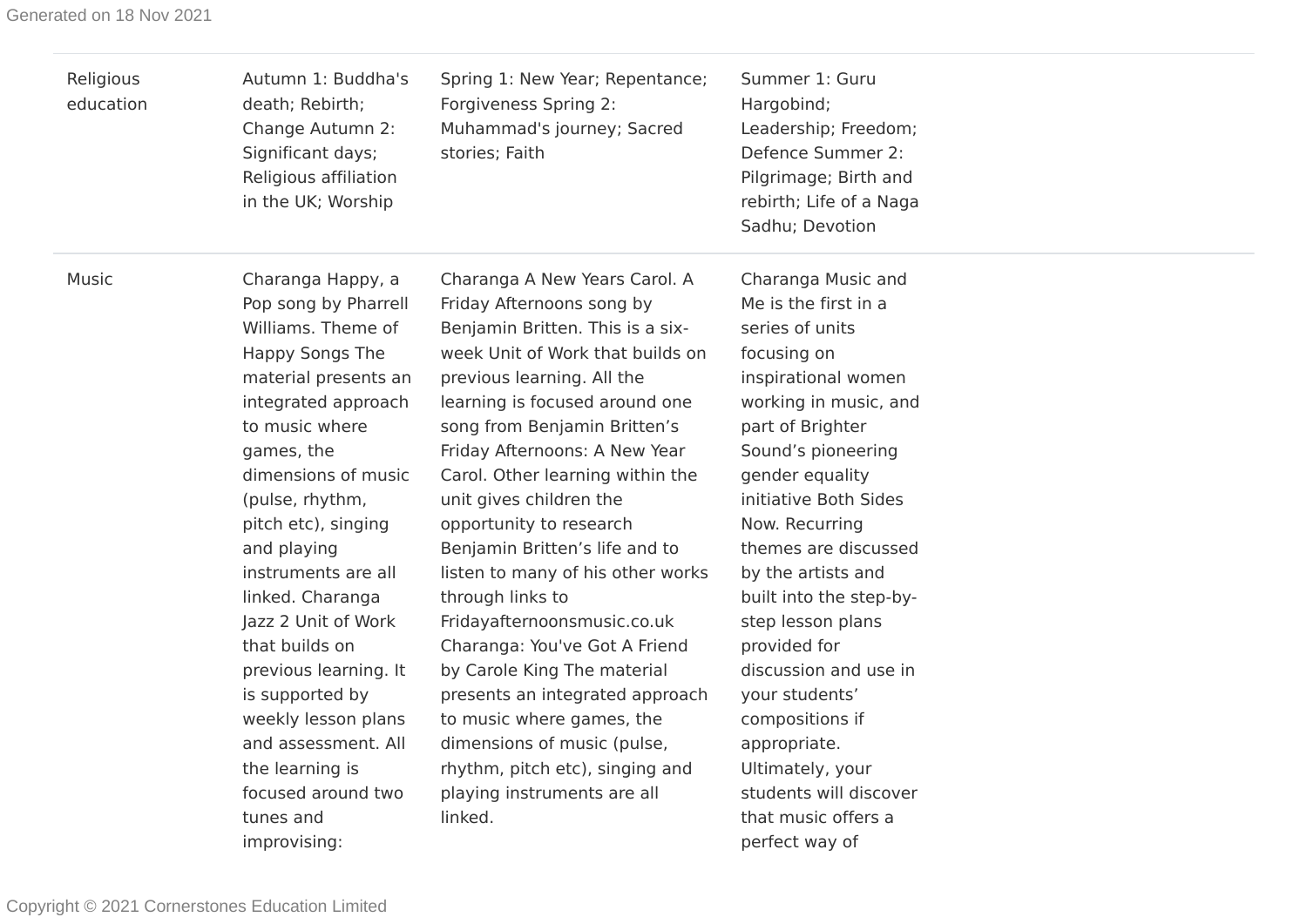Bacharach Anorak and Meet The Blues. exploring and expressing our identity, giving us confidence, power and purpose! Charanga Reflect, Rewind, Replay This Unit of Work consolidates the learning that has occur red during the year. All the learning is focused around revisiting songs and musical activities, a context for the History of Music and the beginnings of the Language of Music. Musical learning focus: Listen and Appraise Classical music Continue to embed the foundations of the inter related dimensions of music using voices and instruments Singing Play instruments within the song Improvisation using voices and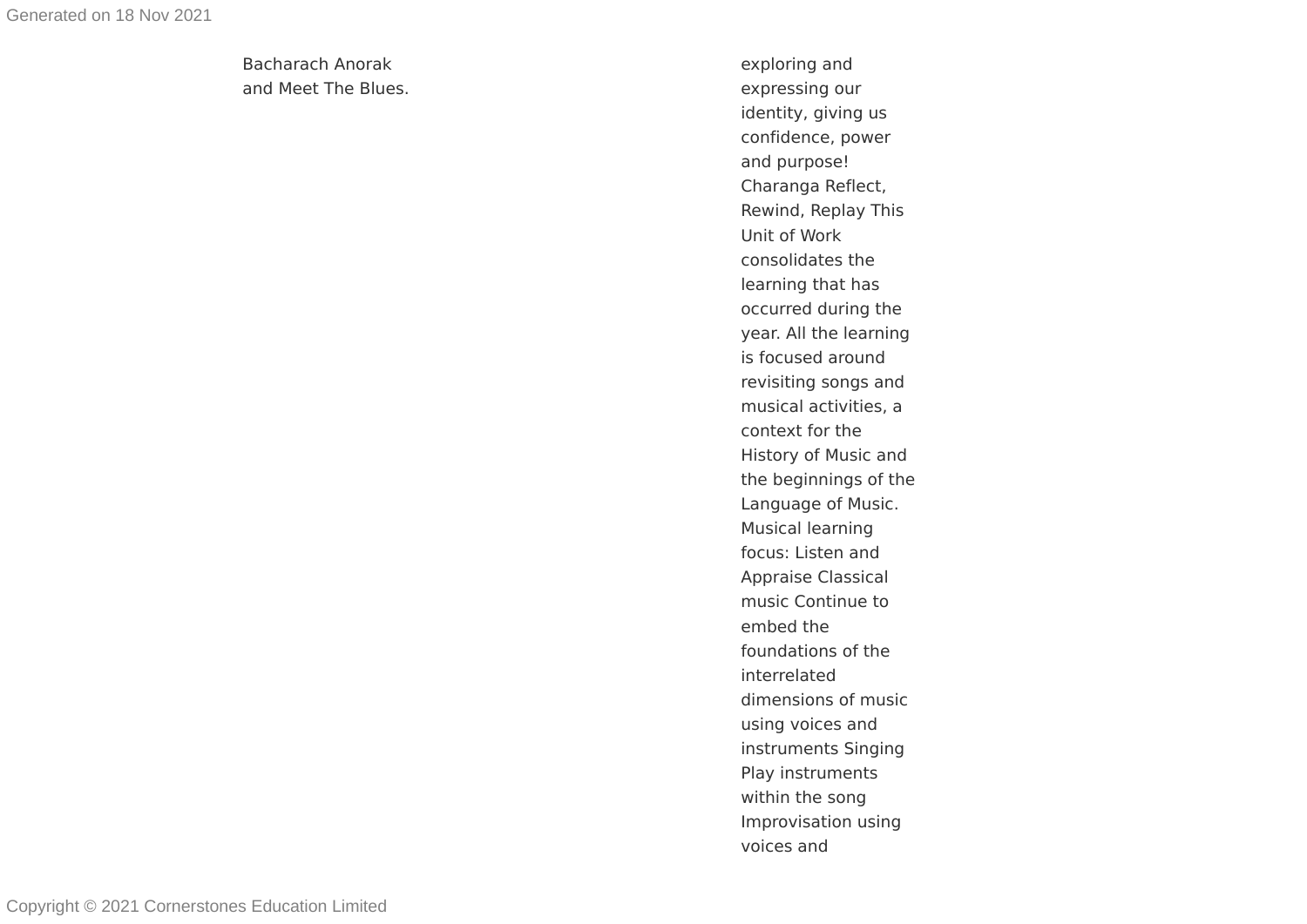instruments Composition Share and perform the learning that has taken place

| Managing Change | Money in my future Drug<br>Education | Family and Friends<br>Rights, Rules and<br>Responsibilities. | Personal, social<br>and health<br>education |
|-----------------|--------------------------------------|--------------------------------------------------------------|---------------------------------------------|
|-----------------|--------------------------------------|--------------------------------------------------------------|---------------------------------------------|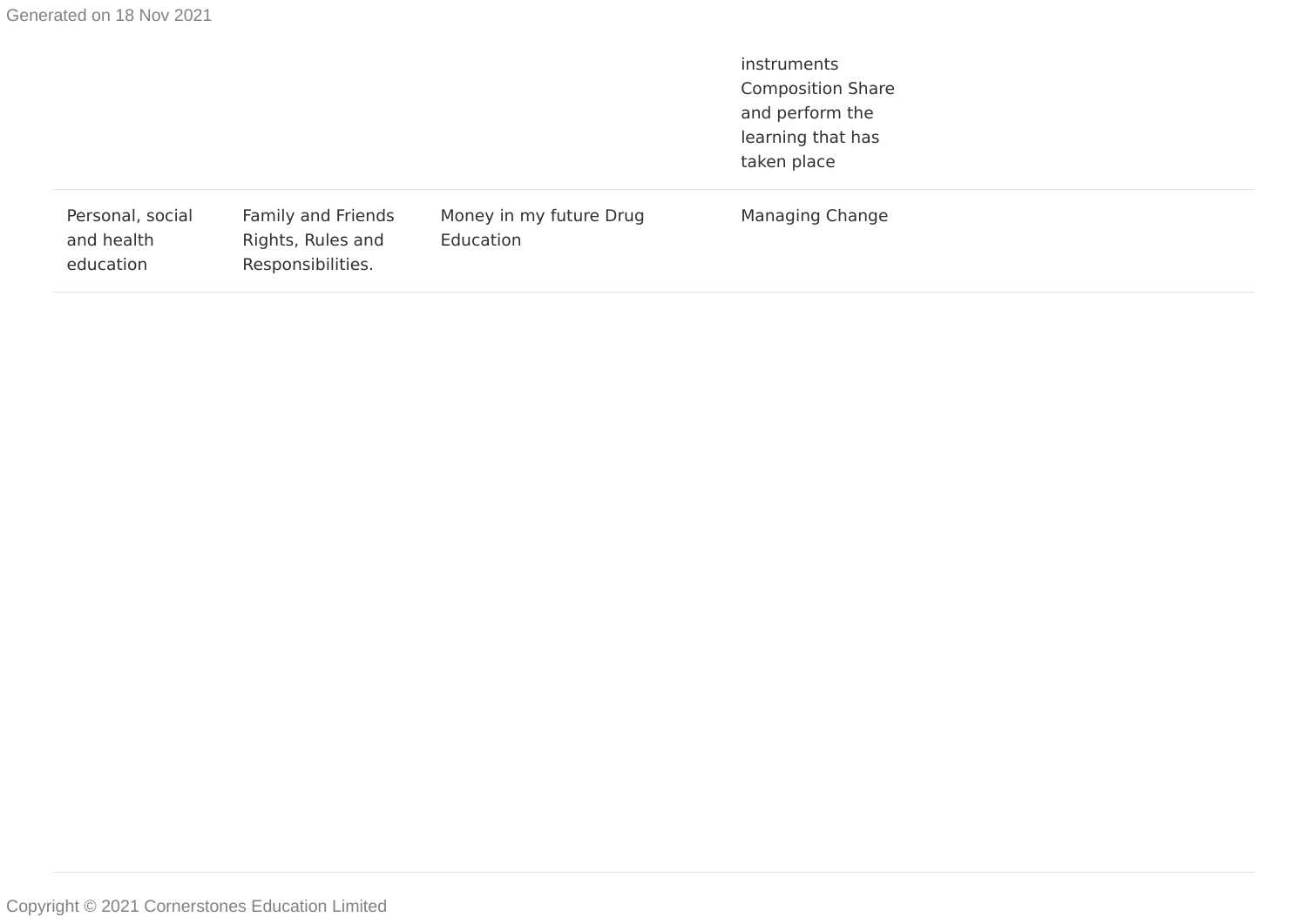Physical education Autumn 1 & 2 Swimming Pupils will be taught to: - Swim competently, confidently and proficiently over a target distance of at least 25 metres. - Use a range of strokes effectively [for example, front crawl, backstroke and breaststroke]. - Progress on to performing safe selfrescue in different water-based situations.

Spring 1 Football Pupils will be taught to: -Play competitive games and apply basic attacking and defending principles. Spring 2 Tennis: Pupils will be taught to: -Play competitive games and apply basic attacking and defending principles.

Summer 1 Athletics Pupils will be taught to: -Use running, jumping, throwing and catching in isolation and in combination . - Compare their performances with previous ones and demonstrate improvement to achieve their personal best. - Develop flexibility, strength, technique, control and balance. Summer 2 Rounders - Use running, jumping, throwing and catching in isolation and in combination. - Play competitive games and apply basic fielding principles.

Copyright © 2021 Cornerstones Education Limited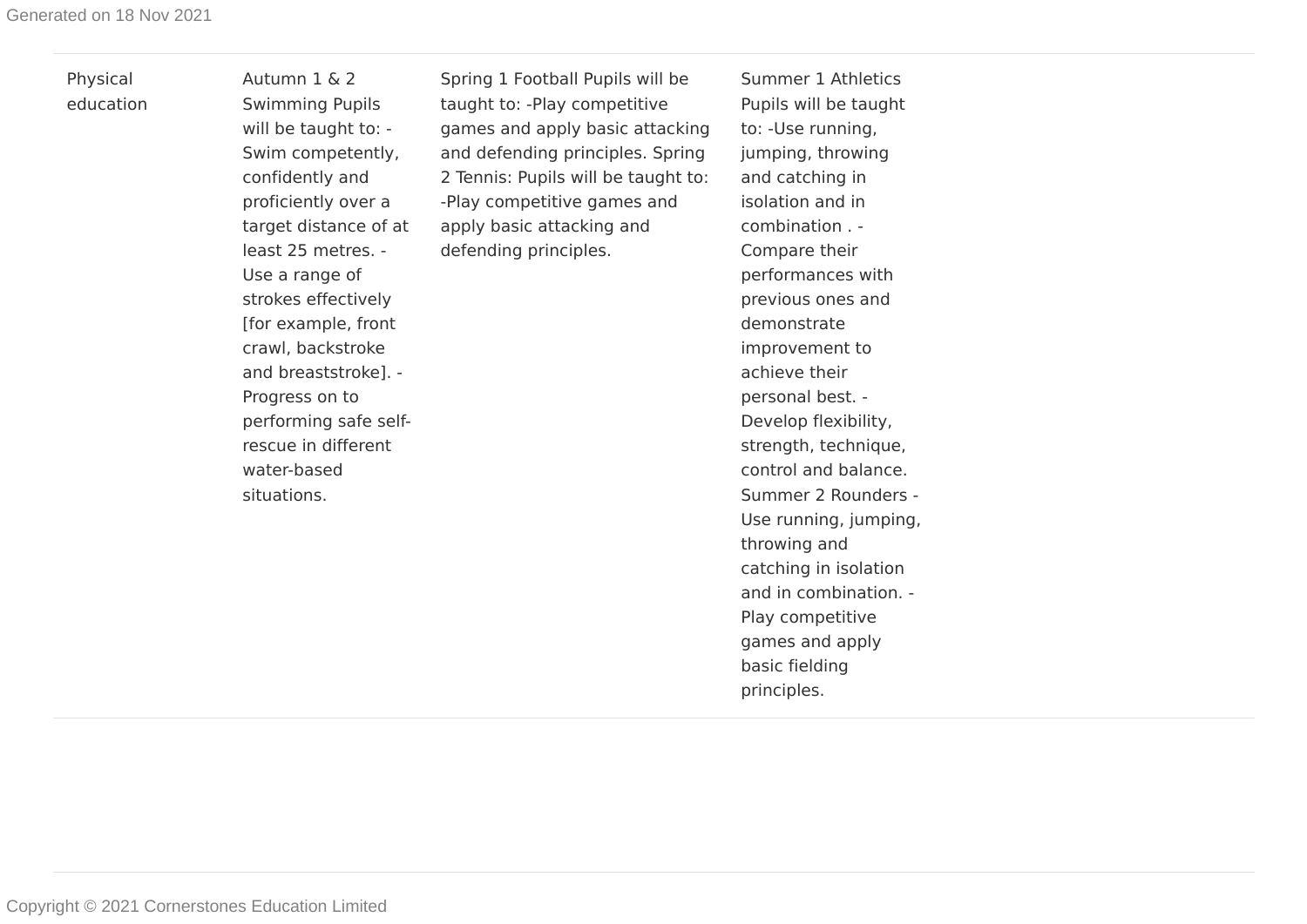| Relationships and<br><b>Health Education</b>                          | Attraction to others;<br>romantic<br>relationships; civil<br>partnership and<br>marriage<br>Recognising and<br>managing pressure;<br>consent in different<br>situations<br><b>Expressing opinions</b><br>and respecting<br>other points of view,<br>including discussing<br>topical issues | Valuing diversity; challenging<br>discrimination and stereotypes<br>Evaluating media sources;<br>sharing things online Influences<br>and attitudes to money; money<br>and financial risks | What affects mental<br>health and ways to<br>take care of it;<br>managing change,<br>loss and<br>bereavement;<br>managing time online<br>Physical and<br>emotional changes in<br>puberty; external<br>genitalia; personal<br>hygiene routines;<br>support with puberty<br>Keeping personal<br>information safe;<br>regulations and<br>choices; drug use and<br>the law; drug |
|-----------------------------------------------------------------------|--------------------------------------------------------------------------------------------------------------------------------------------------------------------------------------------------------------------------------------------------------------------------------------------|-------------------------------------------------------------------------------------------------------------------------------------------------------------------------------------------|------------------------------------------------------------------------------------------------------------------------------------------------------------------------------------------------------------------------------------------------------------------------------------------------------------------------------------------------------------------------------|
| No Outsiders -<br>Preparing<br>children for life in<br>modern Britain | Autumn 1: My<br>Princess Boy by C.<br>Kilodavis and S.<br>DeSimone-To<br>promote diversity<br>Autumn 2: The<br>Thing by Simon<br><b>Puttock and Daniel</b><br>Egneus - To<br>welcome difference                                                                                            | Spring 1: The Island by Armin<br>Greder - To challenge the causes<br>of racism Spring 2: Leaf by<br>Sandra Dieckmann - To<br>overcome fears about difference                              | Dreams of Freedom<br>by Amnesty<br>International - To<br>recognise my<br>freedom                                                                                                                                                                                                                                                                                             |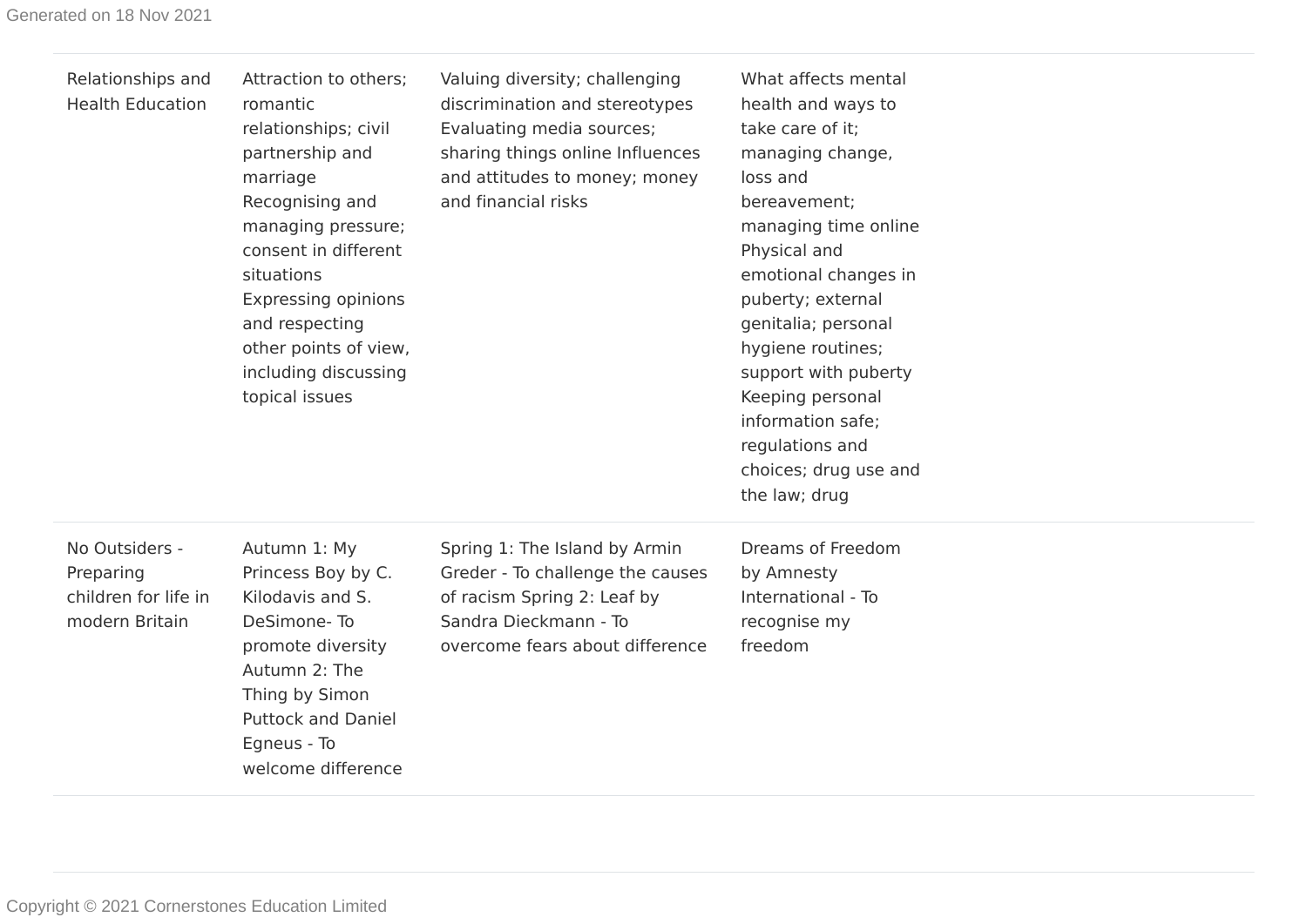| Oracy                                                      | Autumn 1: Talking<br>Outcome: Maafa-<br>Presentation<br>explaining the an<br>ancient Afircan<br>Kingdom and a<br>presentation about<br>a key figure from<br>the abolitionist<br>movement. English-<br>Performance poetry.<br>Autumn 2: Debate -<br>Verbal explanation<br>and 'newsround'<br>style report on the<br>circulatory system. | Spring 1: Frozen Kingdom: David<br>Attenborough style nature show<br>Spring 2: Presentation of<br>scientific findings from an<br>experiment.                                                                                                                                                                                            | Summer 1: WW2<br>news announcement<br>Summer 2: Leaver's<br>Assembly                                                                                                                                                                                                 |  |
|------------------------------------------------------------|----------------------------------------------------------------------------------------------------------------------------------------------------------------------------------------------------------------------------------------------------------------------------------------------------------------------------------------|-----------------------------------------------------------------------------------------------------------------------------------------------------------------------------------------------------------------------------------------------------------------------------------------------------------------------------------------|----------------------------------------------------------------------------------------------------------------------------------------------------------------------------------------------------------------------------------------------------------------------|--|
| Skills Builder -<br><b>Essential Life</b><br><b>Skills</b> | Autumn 1: Listening<br>- Learners show<br>they are listening by<br>how they use eye<br>contact and body<br>language Autumn 2:<br>Speaking - Learners<br>speak effectively by<br>using appropriate<br>tone, expression<br>and gesture                                                                                                   | Spring 1: Problem Solving -<br>Learners explore complex<br>problems by identifying when<br>there are no simple technical<br>solutions Creativity - Learners<br>use creativity in the context of<br>work Spring 2: Staying Positive -<br>Learners keep trying when<br>something goes wrong and<br>encourage others to keep trying<br>too | Summer 1: Aiming<br>High - Learners set<br>goals informed by an<br>understanding of<br>what is needed<br>Leadership - Learners<br>manage<br>disagreements to<br>reach shared<br>solutions Summer 2:<br>Teamwork - Learners<br>contribute to group<br>decision making |  |